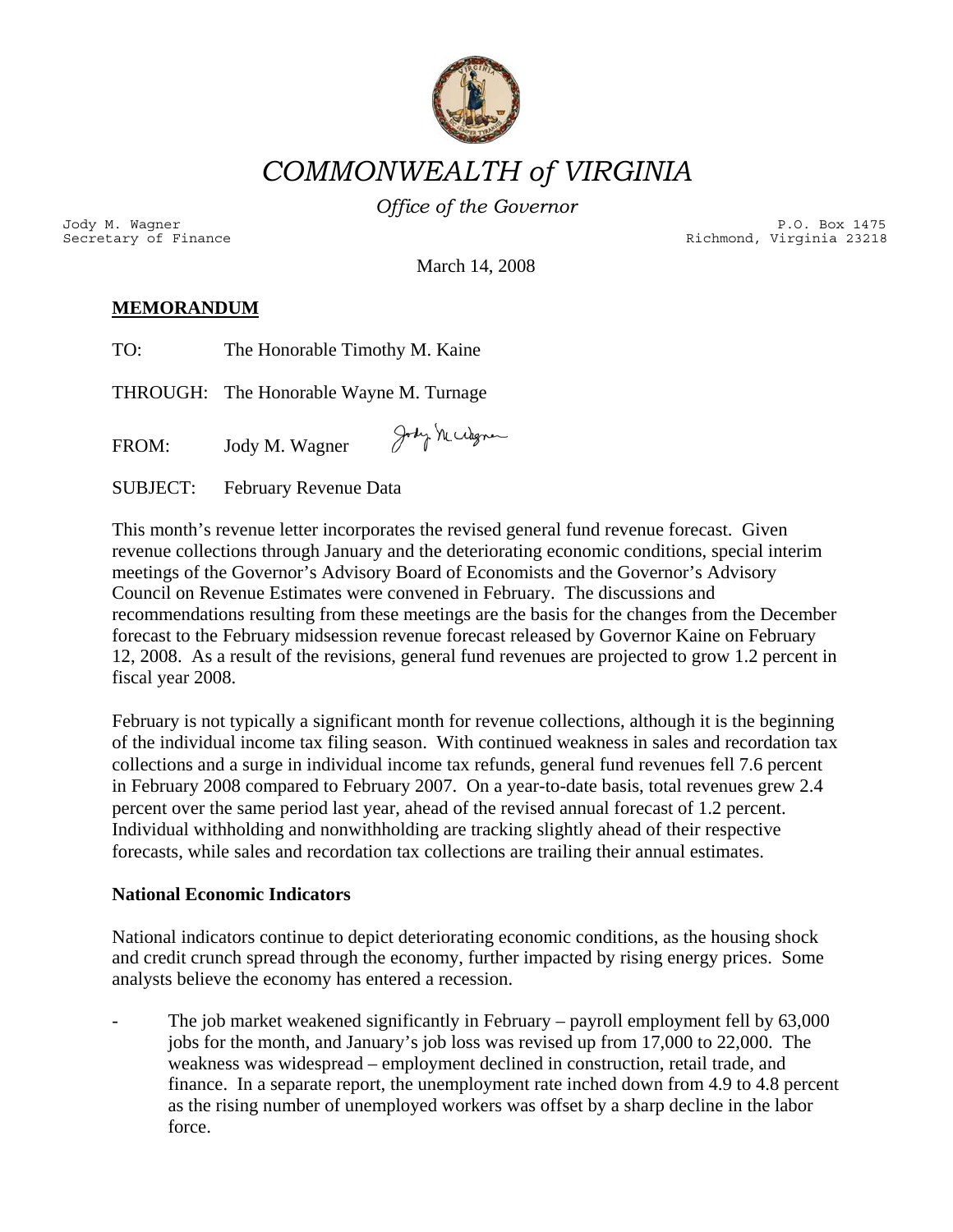- Initial claims for unemployment dropped by 24,000 to 351,000 during the week ending March 1. The four-week moving average fell slightly from 361,000 to 359,500.
- The Consumer Price Index rose by 0.4 percent in January, driven by increases in food and energy prices. Core inflation, excluding food and energy, rose by 0.3 percent from December, resulting in growth of 2.5 percent over the same period last year.
- The manufacturing sector contracted in February. The Institute of Supply Management index fell from 50.7 to 48.3, the second reading below 50 in the past three months and its lowest level since April 2003.
- The Conference Board's index of leading indicators fell 0.1 percent to 135.8 in January, the fourth consecutive monthly decline. The index is at its lowest level since Hurricane Katrina. Generally, a negative reading for six to nine months is indicative of a recession. The index has declined in five of the last six months, and is consistent with a mild contraction.
- The Conference Board's index of consumer confidence dropped from 87.3 to 75.0 in February, its lowest level since November 1993. Both the expectations and current conditions components fell sharply.

## **Virginia Economy**

The Virginia Employment Commission has released re-benchmarked employment data for calendar years 2006 and 2007. The revised data indicate that job growth in Virginia was slower than earlier estimates had indicated. Payroll employment increased 0.9 percent during calendar year 2007, below the rate of 1.5 percent growth previously reported. Statewide, employment grew by 0.7 percent in January. Jobs grew by 1.0 percent in Northern Virginia, and 0.7 percent in Hampton Roads and Richmond-Petersburg. The unemployment rate rose from 3.2 to 3.8 percent in January as retailers reduced employment after the holiday shopping season and colleges and universities closed for winter break.

The Virginia leading index fell 0.4 percent in January, its fifth decline in six months. All three components of the index contributed to the decline. The regional indices fell in eight of Virginia's eleven metropolitan areas in January. Northern Virginia's index was unchanged, while Blacksburg and Roanoke were the only metropolitan areas where the indices increased.

## **February Revenue Collections**

February is not typically a significant month for revenue collections, although it is the beginning of the individual income tax filing season. With continued weakness in sales and recordation tax collections and a surge in individual income tax refunds, general fund revenues fell 7.6 percent in February 2008 compared to February 2007. On a year-to-date basis, total revenues grew 2.4 percent over the same period last year, ahead of the annual forecast of 1.2 percent.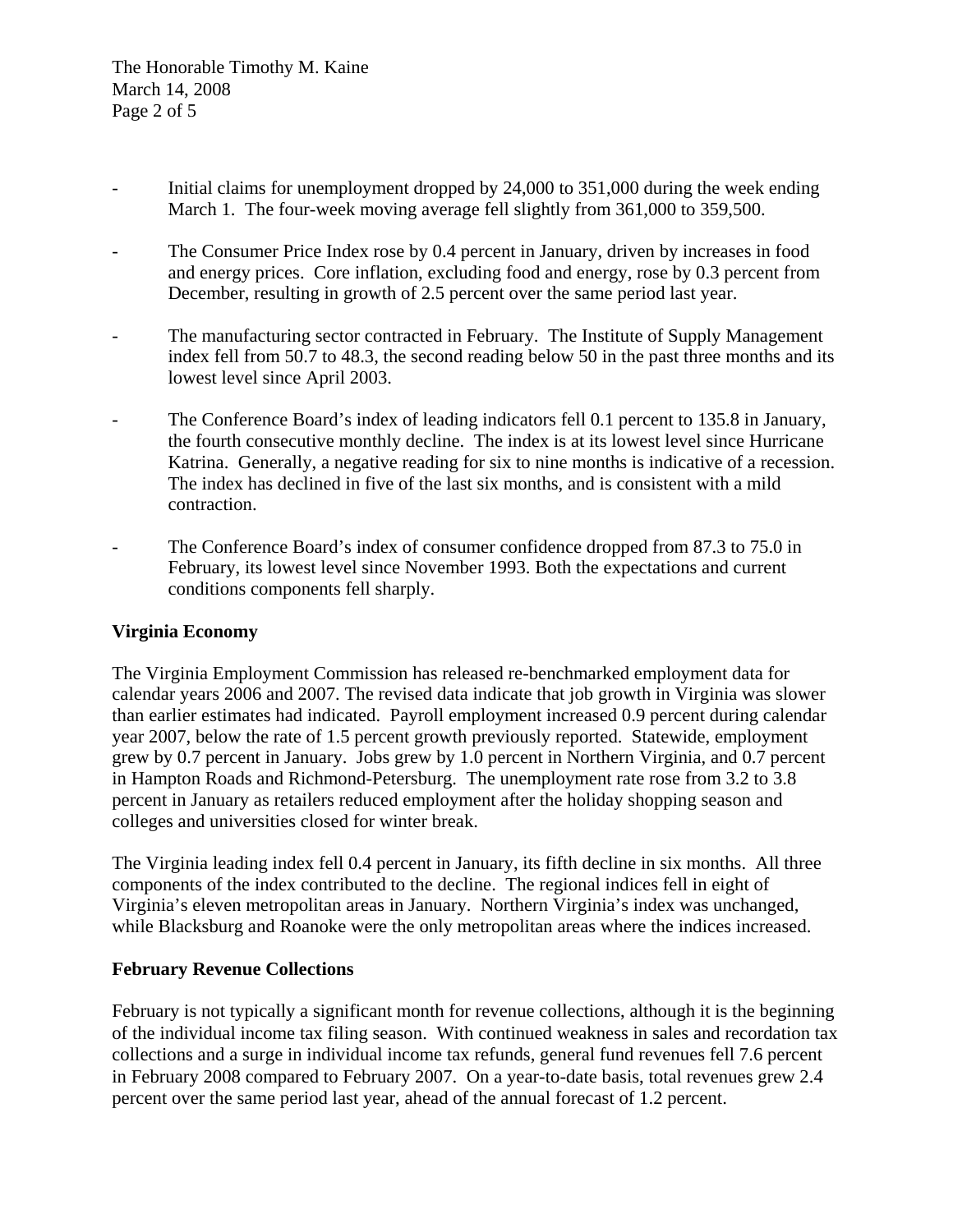The Honorable Timothy M. Kaine March 14, 2008 Page 3 of 5

*Net Individual Income Tax (65% of general fund revenues)*: Year-to-date net individual income tax growth is 4.5 percent, slightly ahead of the revised annual estimate of 3.9 percent. Performance in each component of individual income tax is as follows:

*Individual Income Tax Withholding (57% of general fund revenues)*: Collections of payroll withholding taxes grew 4.8 percent in February. February contained an additional deposit day which will result in one less deposit day in March. Year-to-date withholding growth is 5.7 percent, slightly ahead of the projected annual growth rate of 5.2 percent.

*Individual Income Tax Nonwithholding (18% of general fund revenues)*: February is not typically a significant month for nonwithholding collections. A total of \$27.0 million was collected in February, compared with \$51.9 million in February of last year.

To date, about 40 percent of the nonwithholding forecast has been collected, and collections during this period are 5.3 percent above the same period last year, which is ahead of the revised annual estimate of 3.2 percent. The majority of the remaining collections in this source will occur in April and May, with both final payments for tax year 2007 and estimated payments for the current year due May 1.

*Individual Income Tax Refunds*: TAX issued \$414.3 million in individual refunds in February 2008, compared with \$318.8 million in February 2007. The extra day due to leap year contributed to the large increase. Year to date, refunds are 17.4 percent ahead of the same period last year, and ahead of the annual forecast of a 9.6 percent increase. For the filing season beginning January 1, 964,000 refunds have been issued compared with 873,500 during the same period last year.

*Sales Tax (20% of general fund revenues)*: Collections of sales and use taxes, reflecting January sales, fell 6.4 percent in February. February receipts include post-holiday sales and gift card purchases, completing the holiday shopping season. Based on collections for December, January, and February, reflecting taxable sales for November through January, sales during the holiday season fell 2.2 percent from last year, the largest decline in the holiday shopping season since the sales tax was implemented in 1966.

On a year-to-date basis, collections of sales and use taxes have increased 0.9 percent, trailing the revised annual estimate of 1.6 percent growth.

*Corporate Income Tax (4% of general fund revenues)*: As with individual nonwithholding, February is not a significant month for corporate income tax collections. Corporate income tax collections were \$38.3 million in February of 2008 compared with \$9.7 million in February of 2007. Year-to-date collections are down 15.6 percent compared to the same period last year, ahead of the annual projected decline of 20.5 percent.

*Wills, Suits, Deeds, Contracts (3% of general fund revenues)*: Wills, suits, deeds, and contracts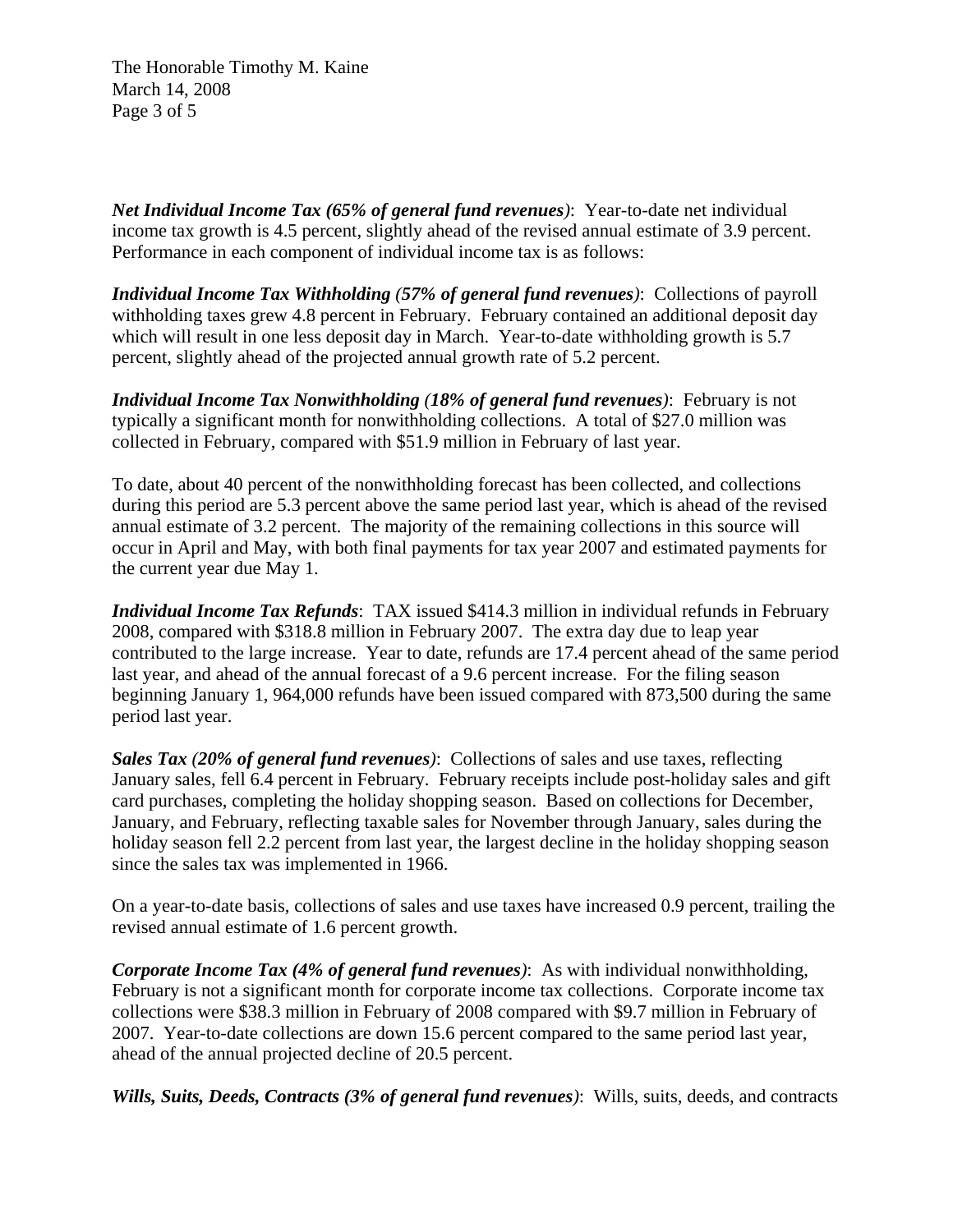The Honorable Timothy M. Kaine March 14, 2008 Page 4 of 5

– mainly recordation tax collections – fell 28.2 percent in February as the housing market continued to slow. On a year-to-date basis, collections in this source declined 19.2 percent from last year, compared with the revised estimate of a 15.0 percent annual decline.

### **Other Revenue Sources**

The following list provides data on February collections for other revenue sources.

|                                           | <b>Year-to-Date</b> | Annual<br><b>Estimate</b> |
|-------------------------------------------|---------------------|---------------------------|
| Insurance Premiums Taxes (3% GF revenues) | 17.9%               | 8.7%                      |
| Interest Income (1% GF revenues)          | 13.8%               | $-3.5\%$                  |
| ABC Taxes (1% GF revenues)                | 4.7%                | 5.0%                      |

*All Other Revenue*: Receipts in All Other Revenue grew 52.5 percent in February – \$39.1 million compared with \$25.7 million in February 2007. Most of the increase was in inheritance, gift, and estate taxes -- \$10.2 million compared with \$3.5 million in February 2007. For the fiscal year-to-date, collections of All Other Revenue are 11.2 percent ahead of the same period in fiscal year 2007, ahead of the revised annual estimate of a 3.2 percent decline.

*Lottery Revenues:* Net income totaled \$39.5 million in February 2008 or \$3.2 million more than February 2007. February 2008 was 8.9 percent ahead of February 2007 as sales of Mega Millions tickets grew due to a strong jackpot total that reached \$270 million by the drawing on February 22. Year-to-date, net income is up 10.7 percent compared to the annual forecast of a 3.7 percent increase. Comparisons to last year are affected because products currently offered (Fast Play Bingo, additional daily game drawings) were not offered or included in sales and net income results from last year. In addition, jackpot sales were significantly depressed last year because of unusually low advertised jackpots.

### **Summary**

February is not typically a significant month for revenue collections, although it is the beginning of the individual income tax filing season. With continued weakness in sales and recordation tax collections and a surge in individual income tax refunds, general fund revenues fell 7.6 percent in February 2008 compared to February 2007. On a year-to-date basis, total revenues grew 2.4 percent over the same period last year, ahead of the revised annual estimate of 1.2 percent. Individual withholding and nonwithholding are tracking slightly ahead of their respective forecasts, while sales and recordation tax collections are trailing their annual estimates.